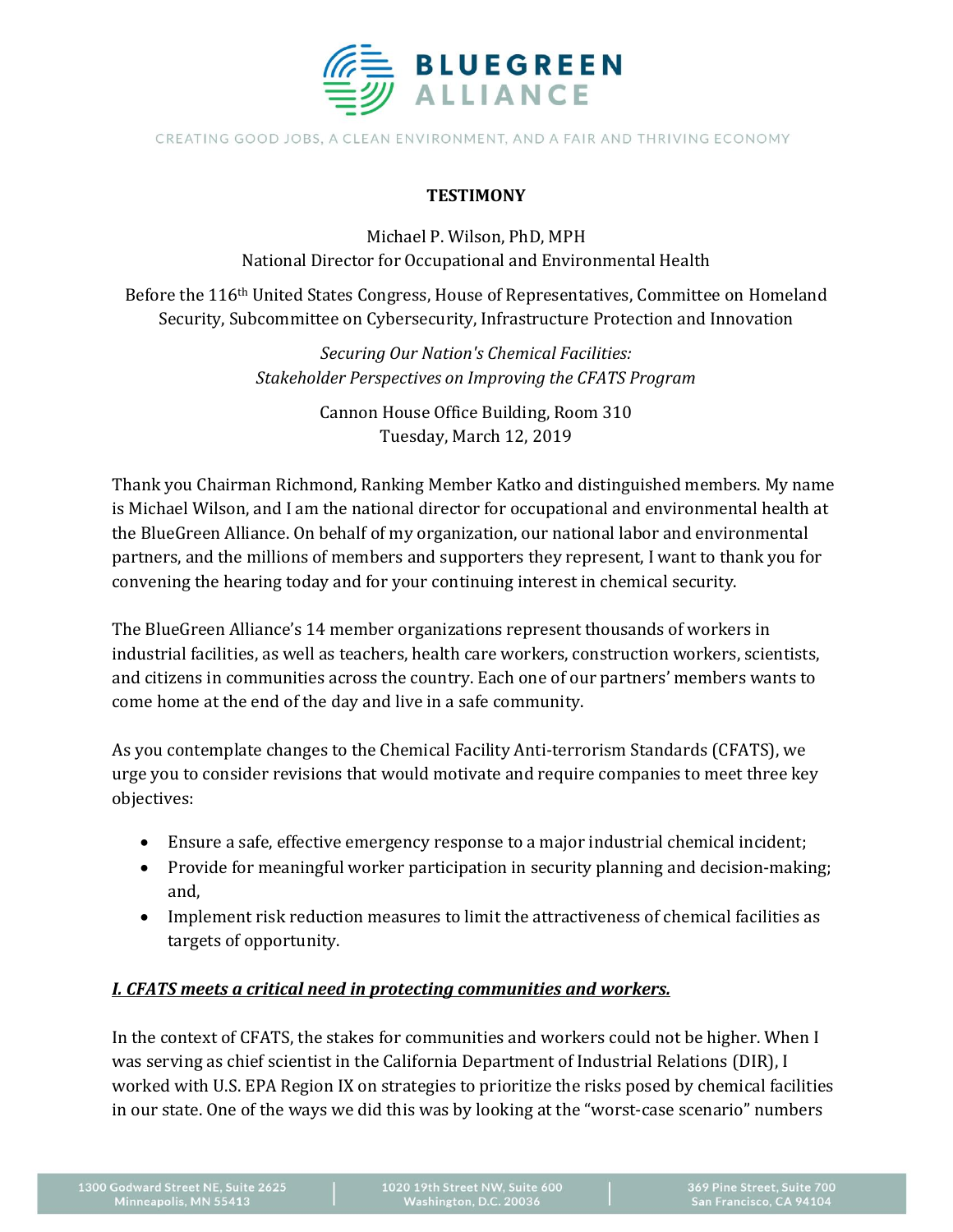that facilities submitted to EPA under the Risk Management Program (RMP) requirements. These numbers are estimates of the potential casualties that could result in the event of a catastrophic failure and loss of chemical containment at a facility.

We found a concerning number of chemical facilities in California that reported potential casualties in the hundreds of thousands and above. These numbers resulted from a combination of factors, including:

- The health hazards and physical properties of the chemicals used at the facility;
- The population density surrounding the facility; and,
- Local weather patterns, which might cause chemical vapors released from a facility to travel into nearby neighborhoods and beyond.

I invite you to envision the implications, for example, of a major release of chlorine, which expands in air about 400-times when it's released from its container. Chlorine vapors are three to four times heavier than air, so they're capable of traveling close to the ground for miles from their point of release. Chlorine vapors convert to acid when inhaled into the lungs, which can produce pulmonary edema and even death at concentrations greater then 400 parts per million in air, which is the equivalent of 0.04% chlorine in air. Children are more vulnerable to the effects of pulmonary edema due to their smaller airways.

As with chlorine, some of the most dangerous chemicals can produce life-threatening health effects even at very low exposure concentrations.

# *II. Case Study: The 2015 Torrance, California refinery explosion endangered the lives of thousands of residents.*

We recently experienced a near miss in California from a chemical whose effects are somewhat similar to those of chlorine. In 2015, an explosion occurred in the electrostatic precipitator at the oil refinery in the City of Torrance, near Los Angeles. The explosion sent tons of industrial dust into Torrance up to a mile away from the refinery, and the heavy metal debris that was blown off of the structure nearly struck a tank that contained tens of thousands of pounds of hydrofluoric acid (HF).

Like chlorine, HF produces death through inhalation and pulmonary edema. The former Chair of the U.S. Chemical Safety Board, Vanessa Sutherland, noted in the CSB press release related to this incident that "hydrofluoric acid can pose a severe hazard to the population and environment if a release occurs. After HF acid vaporizes it condenses into small droplets that form a dense low-lying cloud that will travel along the ground for several miles and can cause severe damage to the respiratory system, skin, and bones of those who are exposed, potentially resulting in death."i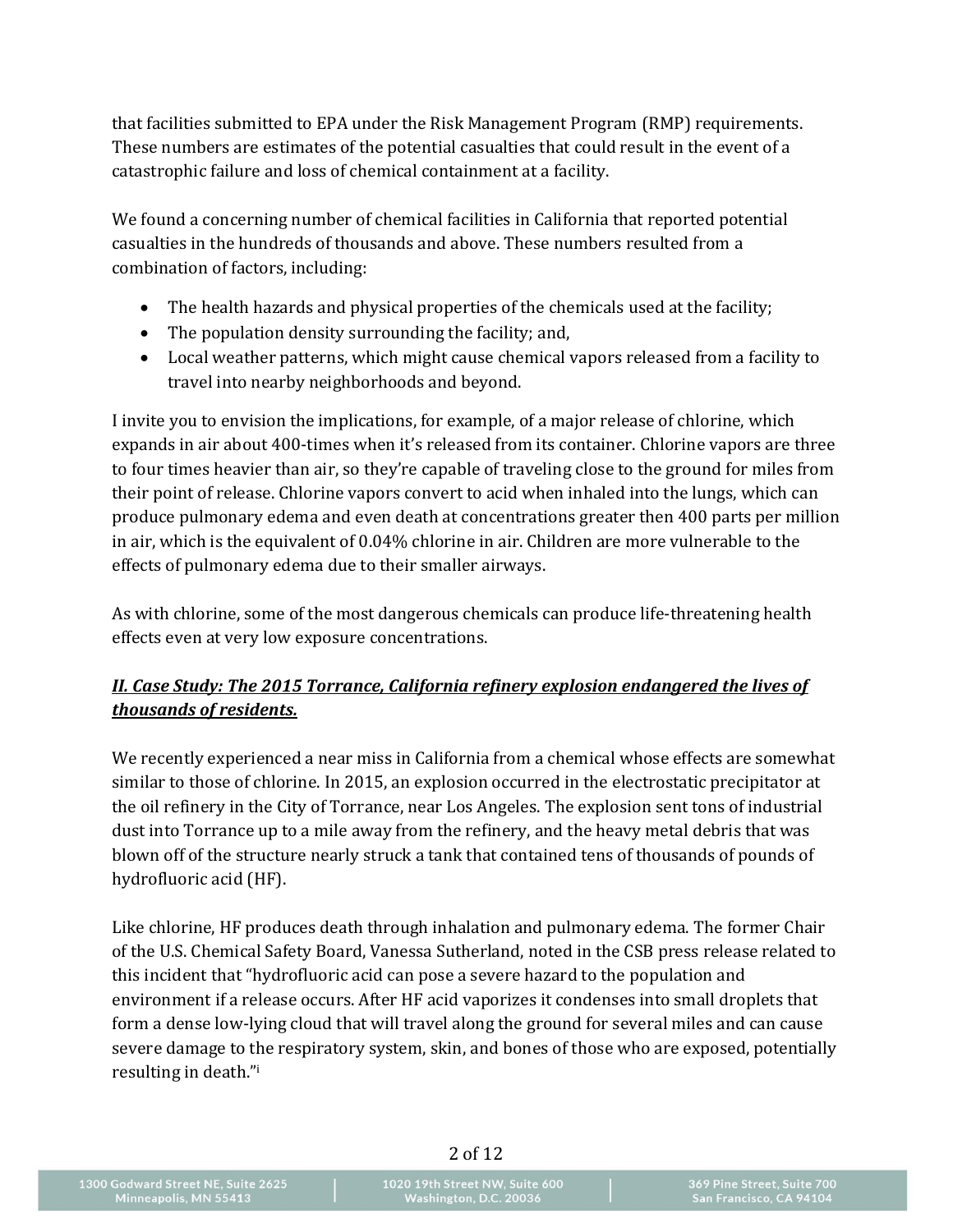Given that 330,000 residents, 71 schools, and eight hospitals are located within three miles of the refinery, the CSB concluded that the release had "the potential to cause serious injury or death to many community members."ii I invite you to contemplate thinking of Torrance as your place of residence in light of that statement.

#### *III. GAO: Many companies have not complied with the requirements of CFATS.*

While most companies no doubt operate their facilities responsibly, it's also reasonable to expect that companies might find it difficult—or at least time and resource intensive—to establish effective security measures that would protect against a deliberate act of industrial terrorism. Facility managers already face enormous demands to ensure that product moves safely in and out of the plant, so perhaps it's not a surprise that past GAO reports on the implementation of CFATS have found issues with facilities mis-reporting information to DHS (e.g., their "Distance of Concern") or failing to report to DHS at all.iii

The GAO did not speak directly to the notion of fraudulent reporting, but it highlighted the importance of supporting CFATS implementation with more direct oversight by DHS, including with enforcement actions and penalties as a matter of routine practice.

#### *IV. Congress should make changes to CFATS in order to achieve at least three objectives.*

I will now return to the three objectives noted above that we believe Congress should seek to achieve in revising CFATS:

## *Objective #1: Ensure a safe, effective emergency response to a major industrial chemical incident.*

In the area of emergency planning and response, CFATS must ensure that facilities have put in place—and routinely test—an effective emergency response plan for a major chemical incident.

I'm familiar with the emergency response arena because I worked for 13 years as a professional firefighter, paramedic, and EMT, during which time I responded to about 10,000 emergency calls, including to industrial facilities with chemical releases and fires. I also served with the U.S. Coast Guard Reserve for seven years, and I was rostered for deployment for five years with FEMA Task Force 4, based out of the Oakland Fire Department, as part of FEMA's National Response System.

In responding to industrial incidents in the fire service, we typically had very little information about chemicals inside the building. There was a lot of uncertainty, and I don't think we fully appreciated how little we understood about the potential risks we were facing at these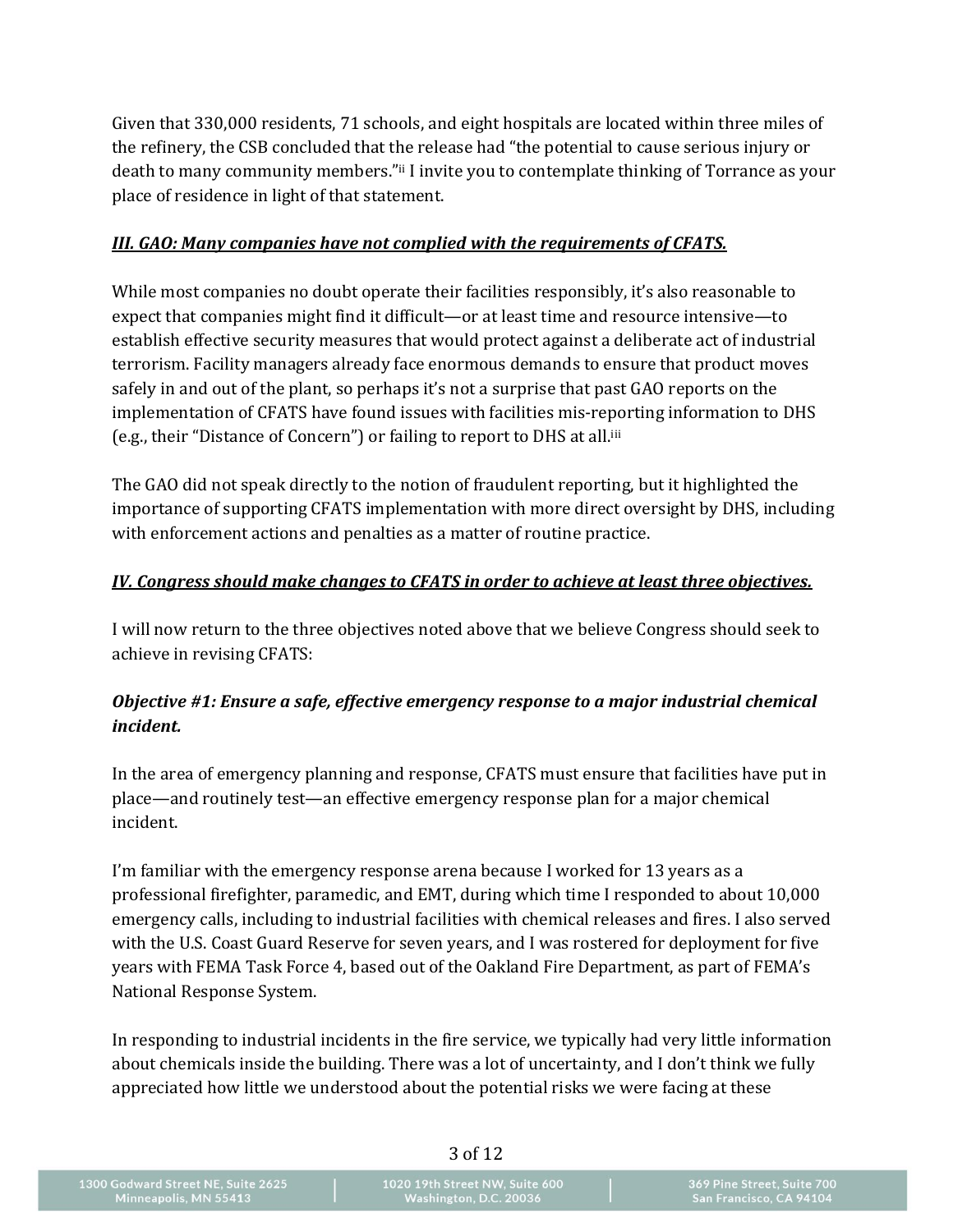incidents. At one industrial fire that occurred late at night, we were preparing to force open a door when an explosion occurred inside the building and a 55-gallon drum burst through the roof, landing in a nearby parking lot.

On another occasion, a routine-sounding dispatch came in for "a worker experiencing chest pain" inside a vegetable processing plant, so when we arrived, we didn't feel the need to don our self-contained breathing apparatus (SCBA) to enter the building. Once we were deep inside the plant, however, we found that there were in fact several workers experiencing shortness of breath, chest pain, and nausea from a chlorine gas leak. We were no better protected than the workers we were attempting to help.

Planning and responding effectively to an industrial chemical release is more complicated than it might sound. It requires much more than what is currently required under CFATS, which simply gives authority to the secretary to share facility information with first responders in order to improve their "situational awareness" in responding to a chemical release.<sup>iv</sup>

While this CFATS requirement is marginally useful, it is far from sufficient. Even if the information is provided by facilities to the secretary and transmitted to fire departments, it's difficult for firefighters to apply the information in actual response planning. The information—in and of itself—will be of limited value without additional facility-specific information, coordination, and training. For fire departments, chemical information about a facility is essential, but it is not enough to execute a safe and effective emergency response.

To be useful to firefighters, information needs to be facility specific and continuously updated, and it needs to be part of a broader coordination, planning, and training effort between the facility and fire department. Firefighters need to train regularly with the facility in order to be capable of answering several questions in the event of a major chemical incident, including the following:

- The identity of the chemical involved in the release;
- The size of the release:
- The hazards and physical properties of the chemical;
- The physical lay-out of the plant, with points of access and egress;
- The plume size, behavior and direction;
- The possible health consequences of the release for the public;
- Safe operating distances for firefighters and evacuation distances for the public;
- Suppression, containment and extinguishment practices;
- The potential for escalation to nearby vessels or piping;
- Appropriate personal protective equipment; and
- On-scene conditions, including actions taken by the facility to contain and mitigate the release, numbers of persons injured or trapped, and other associated hazards.

1300 Godward Street NE, Suite 2625<br>Minneapolis, MN 55413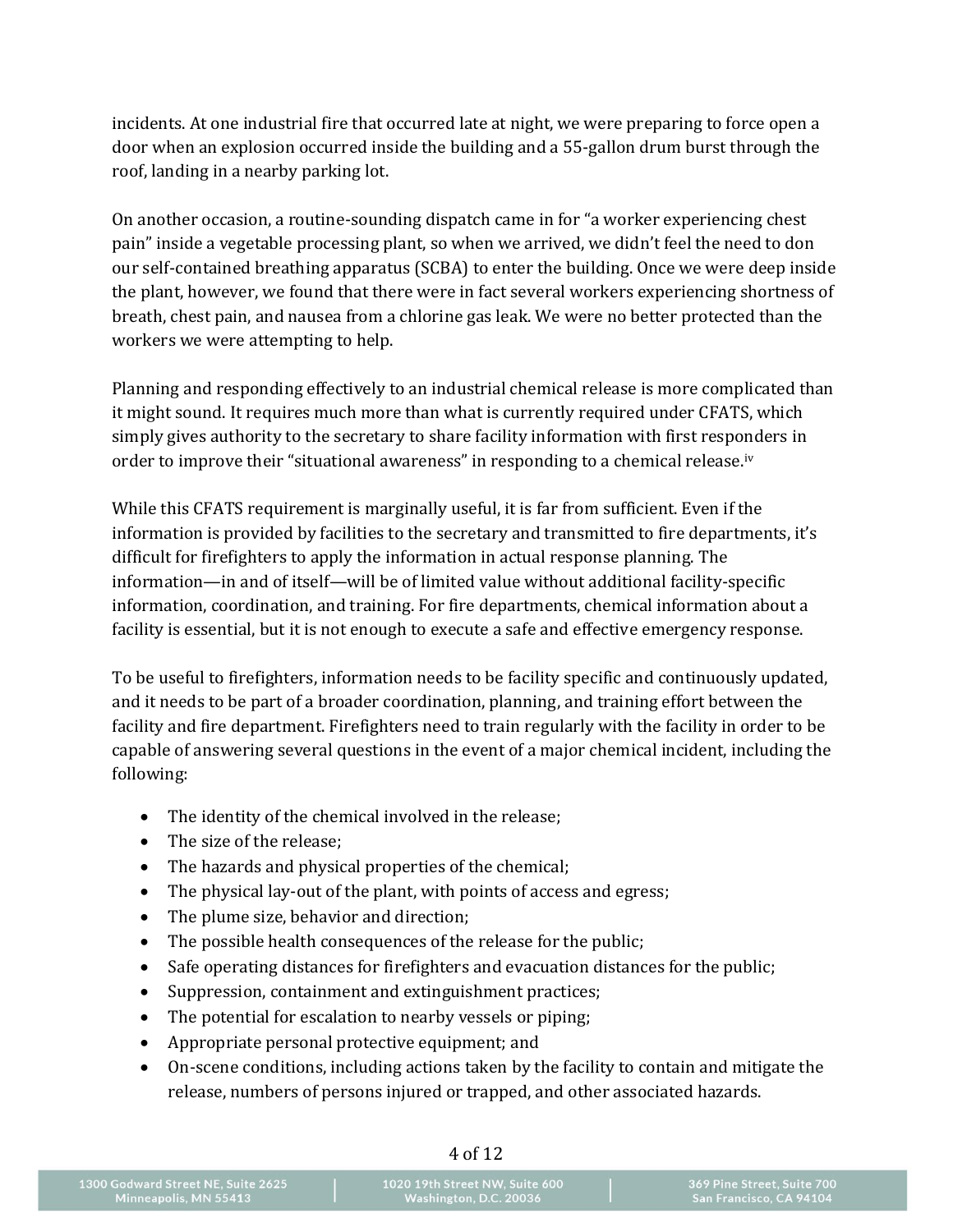These types of questions can only be answered by knowledge and experience gained through:

- Curated, facility-specific chemical information, as well as information about the facility lay-out and structure;
- Regular planning and training with the facility;
- Appropriately trained hazardous materials personnel;
- Proper personal protective equipment;
- Effective mutual aid systems; and
- Continuous on plume modeling, evacuation management, and hazardous materials operations.

In short, an effective response requires much more than the transmission of chemical information to responders, as currently required—albeit indirectly—under CFATS.

## *In practice, the emergency planning and response aspects of EPCRA and CFATS are similarly limited.*

CFATS appears to be following the model of the federal Emergency Planning and Community Right-to-Know Act (EPCRA), which has been only marginally successful in improving emergency planning and response to major industrial incidents.

Congress passed EPCRA in 1986 in response to the Bhopal disaster and other U.S. industrial chemical accidents. It consists of three major elements: the Toxics Release Inventory (TRI); an emergency planning provision; and a citizen suit provision.

Under its *emergency planning* provisions, EPCRA requires facilities to provide chemical information to fire departments through Local Emergency Planning Committees (LEPCs) and State Emergency Response Commissions (SERCs)—or directly to fire departments—either by submitting copies of Material Safety Data Sheets (MSDS) or by providing a list of chemicals that are used and stored on site. EPCRA requires the LEPCs to update this information annually, and to develop annual emergency response plans to be used during a major chemical incident. It requires facilities (under section 311) to submit an annual Emergency and Hazardous Chemical Inventory Form with information on how and where chemicals are stored on site.<sup>v</sup>

EPCRA certainly improved industry transparency with regard to the production and release of hazardous chemicals, and it represents a step forward for emergency planning and response. Its contributions to improving actual emergency operations, however, have been constrained by a lack of resources on the part of LEPCs, limited capacity among fire departments to assimilate and act on chemical information, an outdated informational architecture and uneven enforcement by EPA.vi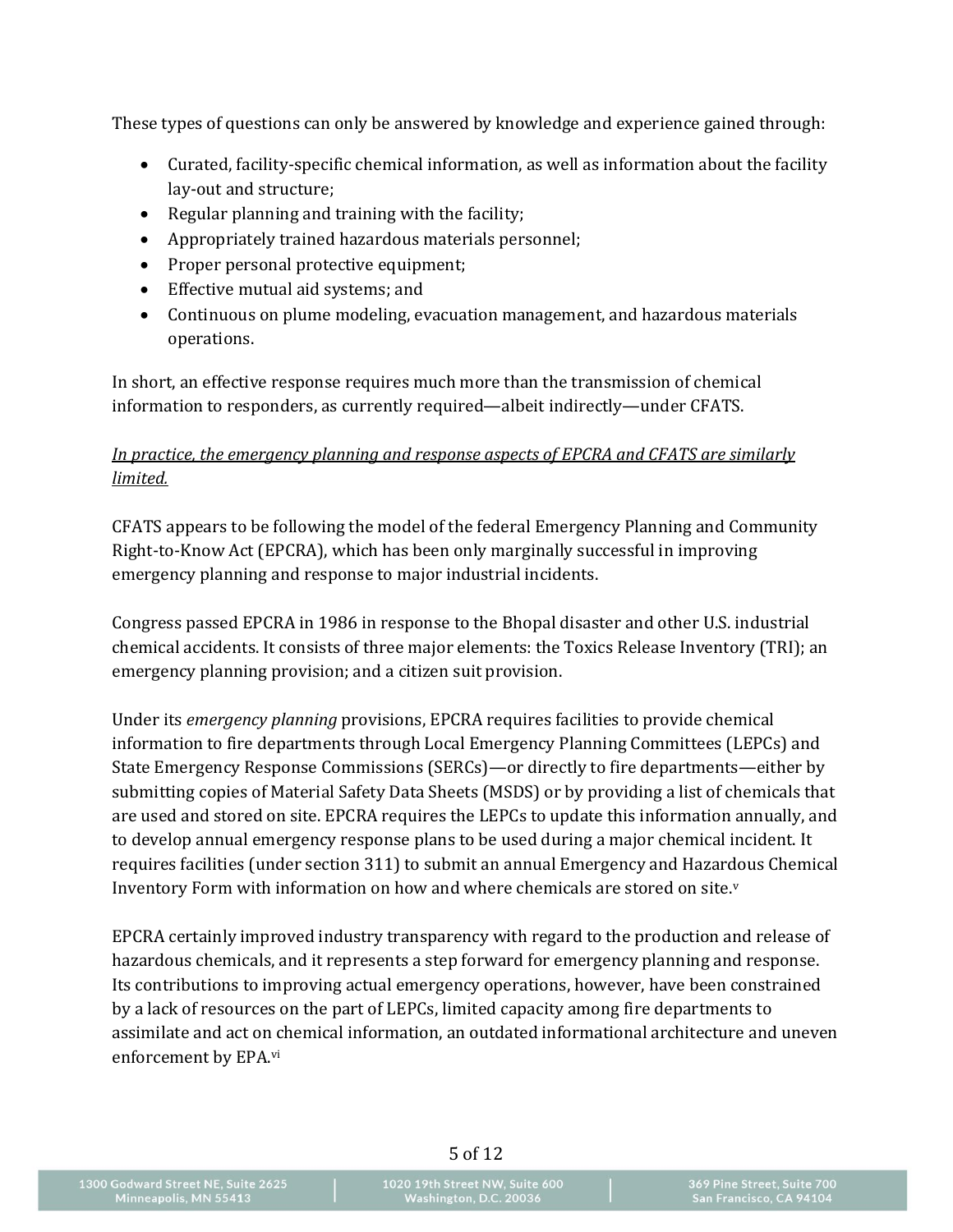EPCRA's reliance on LEPCs is particularly problematic because the LEPCs are voluntary entities that in the great majority of cases simply do not have the capacity to receive and organize complex industrial chemical information and update and distribute emergency planning documents. I witnessed this when I served on the State Emergency Response Commission (SERC) in California, where I heard reports from the volunteer LEPC representatives and heard their complaints about the objectives they were expected to meet—without the resources necessary for doing so.

For fire departments, raw chemical information is of limited utility. Fire departments are not well suited to organizing, assimilating, and acting on raw chemical hazard information provided by facilities. To be useful, chemical information from facilities—at a minimum—needs to be curated and formatted, and tied to facility specific information, as noted above.

## *The CFATS emergency planning and response provisions could be significantly improved.*

The U.S. Chemical Safety and Hazard Investigation Board (CSB) identified emergency response deficiencies as a contributor to at least 14 major industrial chemical incidents. Most of the deficiencies occurred in the following areas:

- Training for emergency responders, including hazardous materials training;
- Emergency planning and community response plans and teams;
- Use of community notification systems;
- Use of an incident command system and the National Incident Management System;
- Conducting emergency response exercises;
- Sharing of information among facilities, emergency responders, and the community; and
- Communicating during emergencies.<sup>vii</sup>

Based on these findings, CFATS could improve its emergency planning and response provisions by requiring facilities to:

- Transmit specific types of chemical and facility information to fire departments and other public response agencies;
- Conduct regular planning meetings and training exercises with fire departments and other agencies;
- Conduct an assessment to understand the capacity of fire departments and other agencies to respond effectively to a major chemical incident; and
- Implement corrective actions to address gaps identified in the assessment.

These requirements would provide a foundation for improving the capacity of local fire departments and other agencies to respond effectively to a major chemical incident, intentional or otherwise.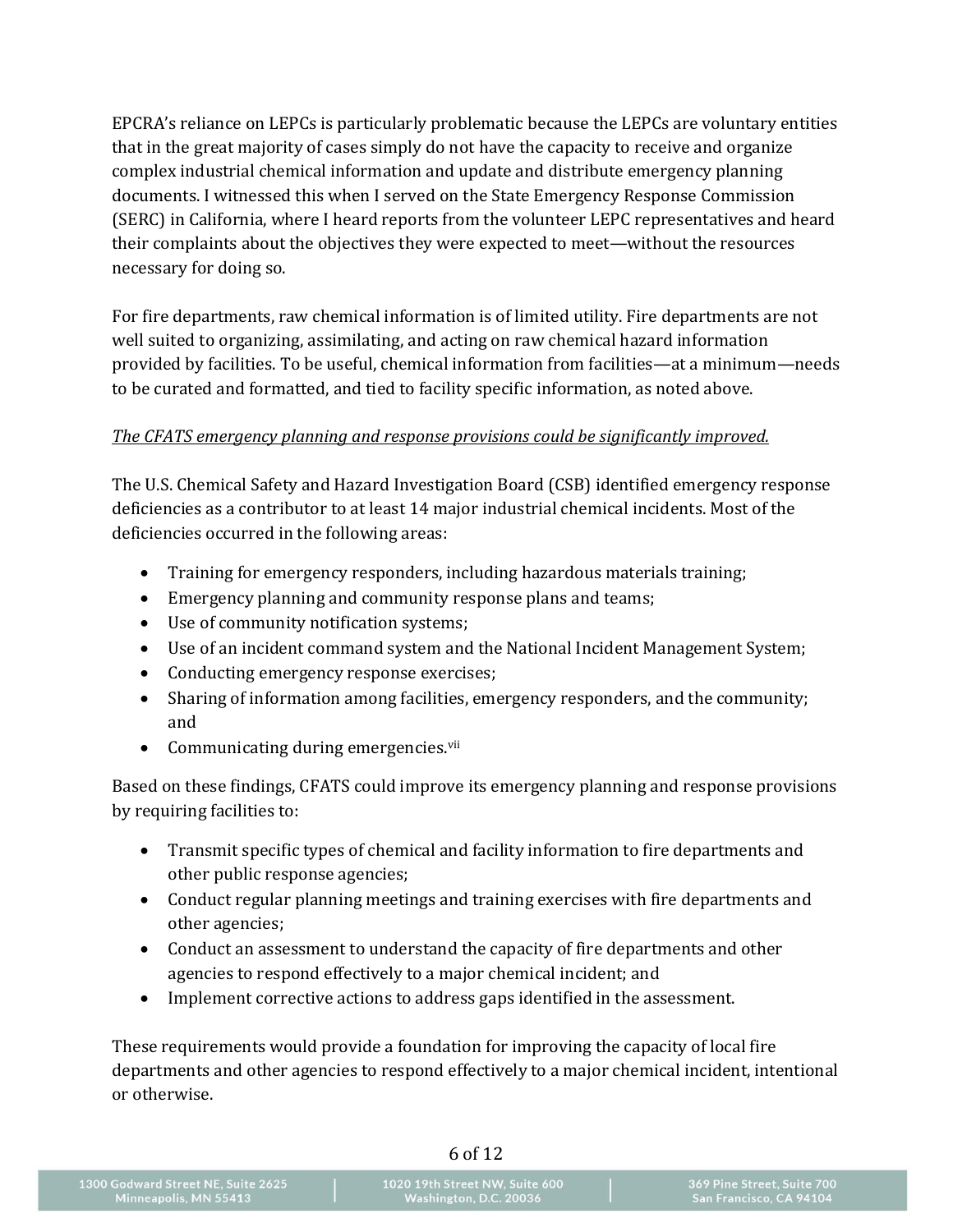Alongside these improvements in CFATS, we believe there is a need for a comprehensive, national emergency response capacity study to identify at-risk communities and develop realistic response plans. Many communities—particularly those served by volunteer fire departments—have very limited capacity to respond to a major industrial chemical incident.

## *Objective #2: Provide for meaningful worker participation in security planning and decision-making.*

CFATS section 2102(b)(2) on Employee Input requires that, "*to the greatest extent practicable, a facility's security vulnerability assessment and site security plan shall include input from at least one facility employee and, where applicable, one employee representative from the bargaining agent at that facility, each of whom possesses, in the determination of the facility's security officer, relevant knowledge, experience, training, or education as pertains to matters of site security.*"

This is an important aspect of CFATS, and it could be made more effective by including a more complete set of employee rights to participate in security decision-making, modeled California's 2017 process safety management (PSM) regulations for petroleum refineries, as follows:<sup>viii</sup>

- The right of employees to participate "throughout all phases" of CFATS decisionmaking, from design to implementation, training, evaluation, and maintenance;
- The right of employees to select their representatives who participate in management's CFATS decision-making processes;
- Access by employees to information relevant to CFATS decision-making, including information that might be subject to protection as a trade secret;
- The right of employees to anonymously report site security weaknesses; and
- The obligation of employers to maintain a record of all employee reports of site security weaknesses.

*Industry recognizes that employees can play an important role in improving industrial safety; this role would apply equally to industrial security.*

In its *Guidelines for Risk Based Process Safety*, the process industry's Center for Chemical Process Safety (CCPS) lists "workforce involvement" as one of 20 management systems necessary to reduce process safety risks and prevent chemical accidents, pointing out that:<sup>ix</sup>

*"…workers are potentially the most knowledgeable people with respect to the day-today details of operating the process and maintaining the equipment and facilities, and may be the sole source for some types of knowledge gained through their unique experiences. Workforce involvement provides management a formalized mechanism for tapping into this valuable expertise*."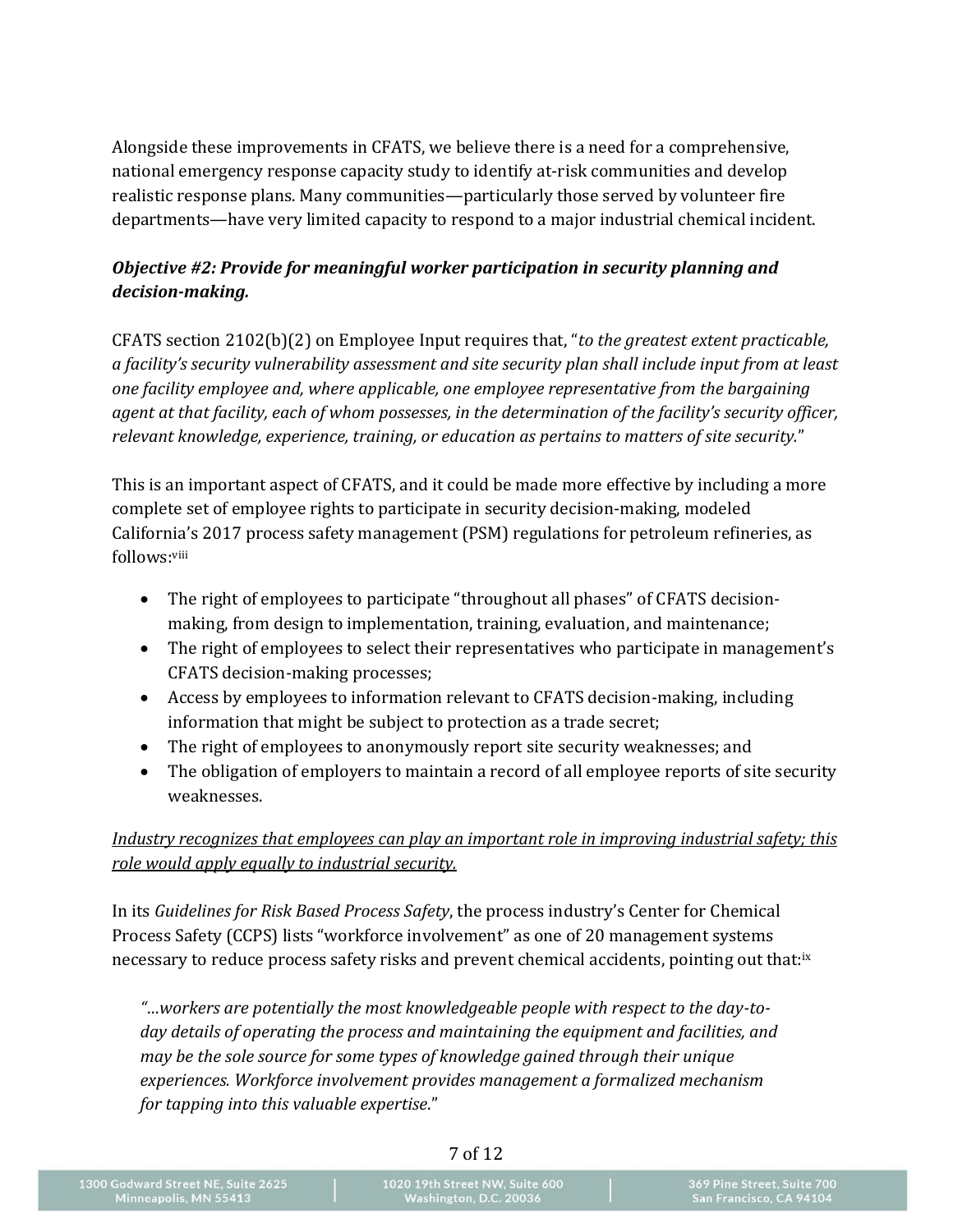The CCPS defines "workforce involvement" as a "system for enabling the active participation of company and contractor workers in the design, development, implementation, and continuous improvement of the Risk Based Process Safety management system."<sup>x</sup> This same definition could be applied to the role of employees under CFATS.

The CCPS *Guidelines* were developed and reviewed by experts from many of the nation's leading chemical process companies, including Dow, DuPont, ExxonMobil, Chevron Energy Technology Company, 3M, Air Product and Chemicals Inc., Shell Chemical, BP, Olin Corporation, Bayer Material Science, and others.<sup>xi</sup>

#### *The evidence suggests that the 2012 Richmond, California, Chevron refinery fire might have been prevented if managers had involved employee representatives in decision-making.*

Evidence identified by the CSB points to a lack of employee participation in process safety decision-making as a key factor leading up to the 2102 Richmond, California, Chevron refinery fire, which endangered the lives of 19 worker and caused some 15,000 area residents to seek medical attention for symptoms related to exposure to smoke and fire gasses.

The CSB's interim report of that incident shows that the catastrophic pipe failure in the plant's crude unit would have been prevented if Chevron's managers had followed the recommendations of their own engineers. The fact that they did not resulted in part because Chevron employee representatives were excluded from management's decision-making process.

Over a period of several years leading up to the pipe failure and fire, the CSB found that Chevron's engineers issued at least six reports calling attention to the problem of sulfidation corrosion in the crude unit and recommending a more aggressive pipe inspection and monitoring program. As the CSB pointed out, Chevron's engineers made these recommendations against a backdrop of serious sulfidation corrosion incidents in the U.S. refinery sector, including at:

- Chevron's El Paso, Texas refinery (1988);
- Chevron's Pascagoula, Mississippi refinery (1988 and 1993);
- Chevron's Salt Lake City, Utah refinery (2002);
- Chevron's Richmond refinery (2007);
- The Silver Eagle refinery in Woods Cross, Utah (2009);
- The Regina Saskatchewan, Canada refinery (2011); and
- The BP Cherry Point, Washington refinery  $(2012)$ .xii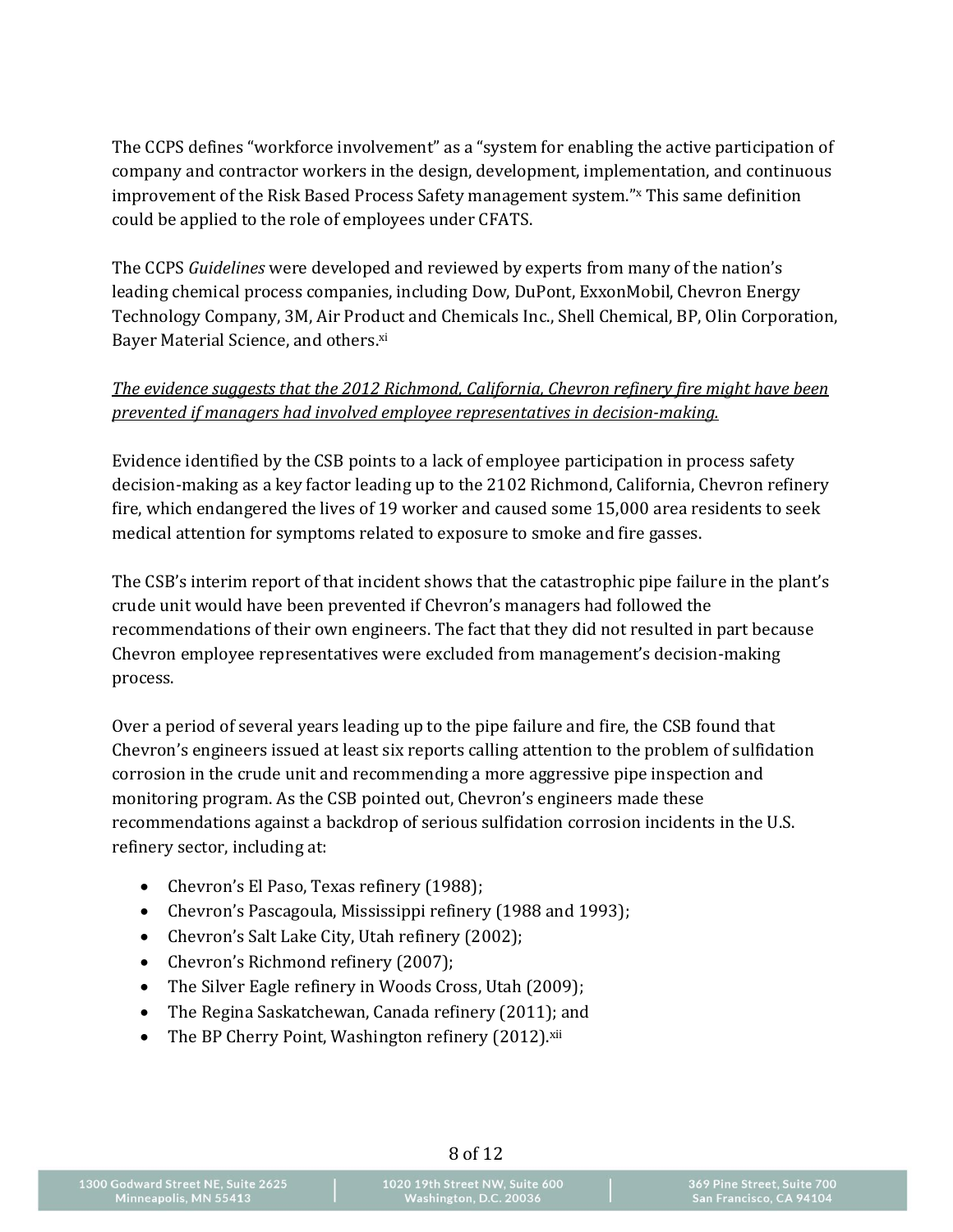By 2009, Chevron's engineers warned of the potential for a catastrophic pipe failure, and still management chose not to act. The pipe finally failed in August 2012 in the area the engineers predicted it would, and 19 workers nearly lost their lives.

Had Chevron been required to involve employee representatives in management's pipe corrosion assessments, those representatives would likely have been aware of the engineers' reports, and they would almost certainly have requested that the engineers' recommendations be implemented. In taking those actions, the serious state of corrosion in the crude unit would have become apparent. This would likely have resulted in a shut down of the unit to replace damaged sections of pipe, thereby preventing the vapor cloud explosion that ultimately occurred in August 2012.

The same conditions would apply in the security context under CFATS. Employees possess unique knowledge and experience that can be crucial to ensuring an effective chemical security program.

## *The perspectives of rank-and-file employees are invaluable in site security decision-making, but only if they are given the right to meaningfully participate.*

The requirement for employee input is critical to the success of CFATS. Experienced employees often have a deep understanding of the practical workings of a plant, and they can apply this experience in setting priorities and determining if a proposed security measure will function as intended. Employees have a direct stake in protecting the safety of the facility. As the CSB identified in the Richmond, California, Chevron fire, effective employee participation can improve the transparency and accountability of management decision-making, which can otherwise be skewed by production and financial pressures.

In practice, however, employees and their representatives will not normally be invited to participate with any real authority in management's decision-making committees, including those focused on plant security. At a minimum—including with a unionized workforce employees need regulatory authority to obtain a seat at the table. For employee participation to be meaningful, however, that authority must provide much more than the basic right to participate; it must provide for the following seven elements:

- Allow employees to select their representatives, either through their collective bargaining agent, where present, or by a credible process established by the employer;
- Ensure employee participation throughout all phases of site security decision-making, not simply as a final "rubber stamp" to management's proposals;
- Provide for ongoing participation in the implementation and maintenance of security measures;
- Provide for participation in the training and evaluation of site security measures;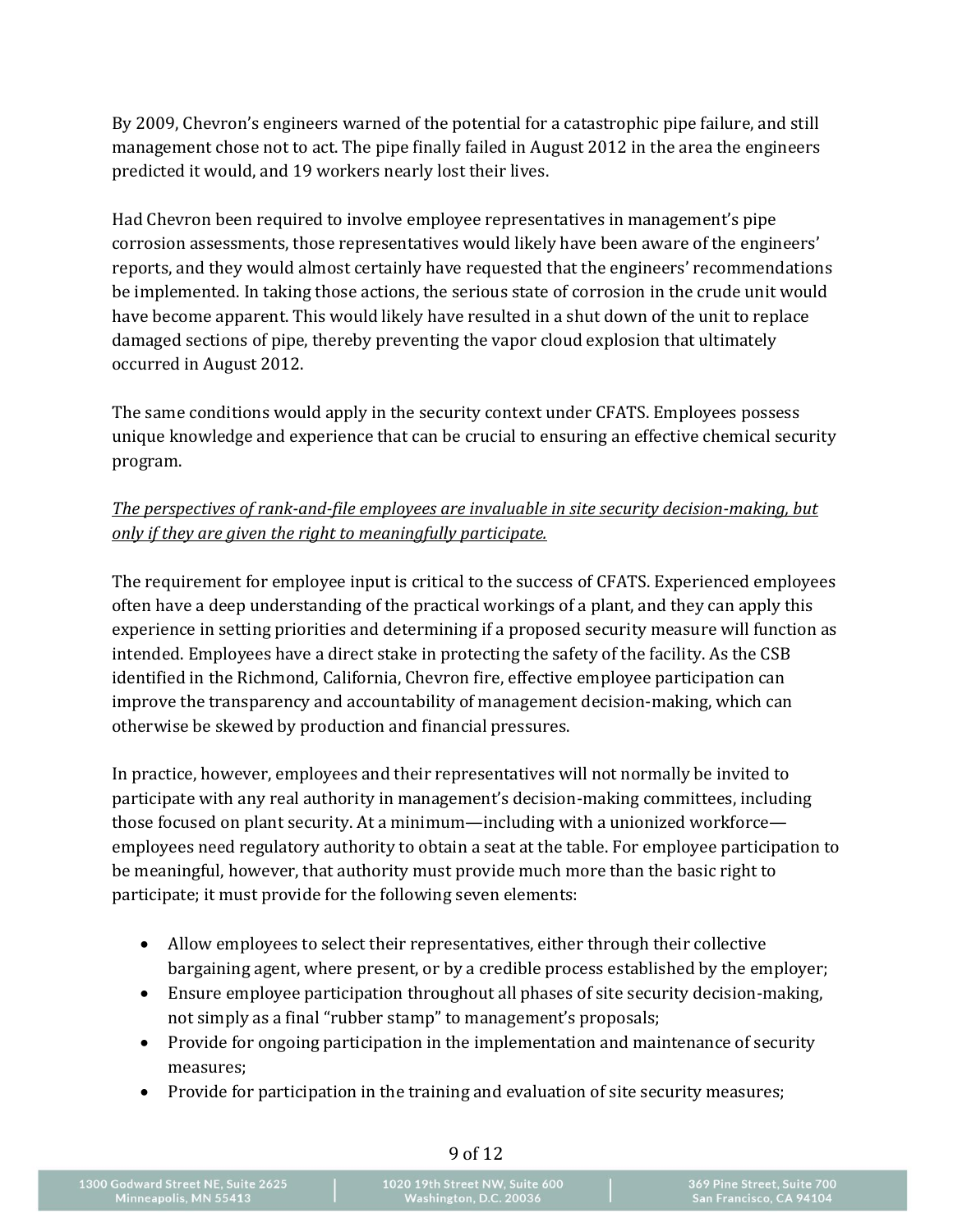- Provide a means for anonymous reporting of site security problems, and an obligation of owners or operators to maintain a record of such reports;
- Provide a means for confidential input by employees to regulators during CFATS audits and inspections; and
- Provide a means to document the extent to which employee input has been received and integrated into plant security measures.

The 2017 California PSM regulations include employee participation rights that require the first five of the elements noted above, while also providing for the right of employees to refuse unsafe work, request that a process be shut down, and—for operators—actually shut down a refinery process.

# *Objective #3: Implement risk reduction measures to limit the attractiveness of chemical facilities as targets of opportunity.*

CFATS is a risk management—rather than risk reduction—framework; that is, it assumes that industrial chemical hazards cannot be reduced or eliminated, and that those hazards must therefore be "surrounded" by layers of security in order to reduce the risk of a major release initiated by a motivated actor.

There is evidence, however, that CFATS is motivating some companies to voluntarily implement risk reduction strategies. DHS reports that thousands of high-risk facilities have chosen to meet their chemical security obligations not only through traditional security measures, but also by risk reduction strategies that include:

- Consolidating chemicals from multiple sites into one or two sites;
- Replacing a hazardous chemical with a less hazardous one;
- Reducing the total quantity of a chemical held onsite; or
- Switching to a less concentrated form of the chemical.<sup>xiii</sup>

Assuming DHS is confident in the veracity of these claims—and is taking steps to validate them—these approaches represent progress toward reducing industrial chemical risks at CFATS-regulated facilities.

CFATS could do more to improve industrial resilience against a motivated actor by further encouraging or requiring facilities to investigate—and implement to the extent feasible approaches such as these, which minimize, substitute, moderate, or simplify the chemicals and/or processes they have on site.

This approach is recommended by the industry's Center for Chemical Process Safety (CCPS) of the American Institute of Chemical Engineers (AIChE) in the context of process safety, but it is equally applicable in the security context: xiv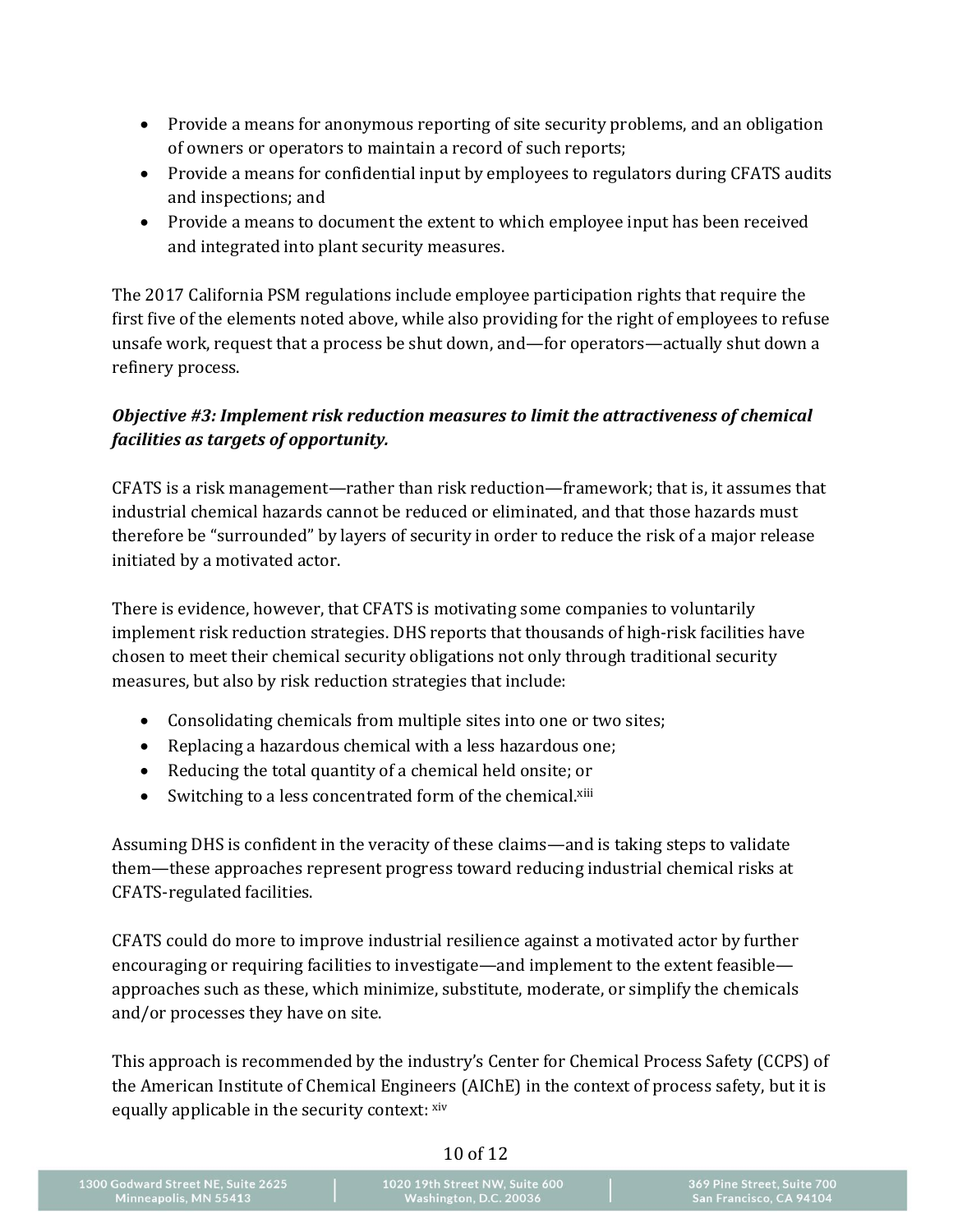- To *minimize* a hazard, the facility could use smaller quantities of a hazardous chemical.
- To *substitute* a hazard, the facility could replace a hazardous chemical with a less toxic or less flammable one, or it could use a less concentrated form of the chemical.
- To *moderate* a process, the facility could operate a process under less hazardous conditions, such as by running a process closer to ambient temperature and pressure.
- To *simplify* a process, the facility could introduce design changes to eliminate unnecessary complexity, and to make operating errors less likely, as well as more forgiving if errors do occur.

By reducing the hazard severity of chemicals and/or processes used at a facility, these measures can limit the attractiveness of the facility as a target of opportunity. This approach was developed by many of the nation's leading process companies, including Dow, DuPont, Eli Lilly, Rohm and Haas, Honeywell, Braskem, Shering Plough, and Nova, and they were peerreviewed by process safety experts from academia, industry and government.xv

California's 2017 PSM regulations for petroleum refineries could serve as a model for implementing risk reduction provisions into CFATS.xvi

#### *V. Congress should take action to strengthen CFATS.*

It is essential that Congress take action to protect workers, communities, and the nation's industrial infrastructure from the threat of an intentional attack. The findings of the GAO illustrate that the CFATS program is making progress in meeting this objective, and that more can and must be done. The BlueGreen Alliance recommends that Congress improve the effectiveness of CFATS by making revisions that will motivate and require companies to meet three critical objectives:

- Ensure a safe, effective emergency response to a major industrial chemical incident;
- Provide for meaningful worker participation in security planning and decision-making; and
- Implement risk reduction measures to limit the attractiveness of chemical facilities as targets of opportunity.

The historical record and the findings of the CSB illustrate that a major industrial chemical release, fire, or explosion caused by a motivated actor could devastate the lives of workers, families, and entire communities. We urge you to use the reauthorization of CFATS as an opportunity to strengthen the program. The result will be improved security for our nation's process facilities, safer workplaces and communities, and a more resilient industrial infrastructure.